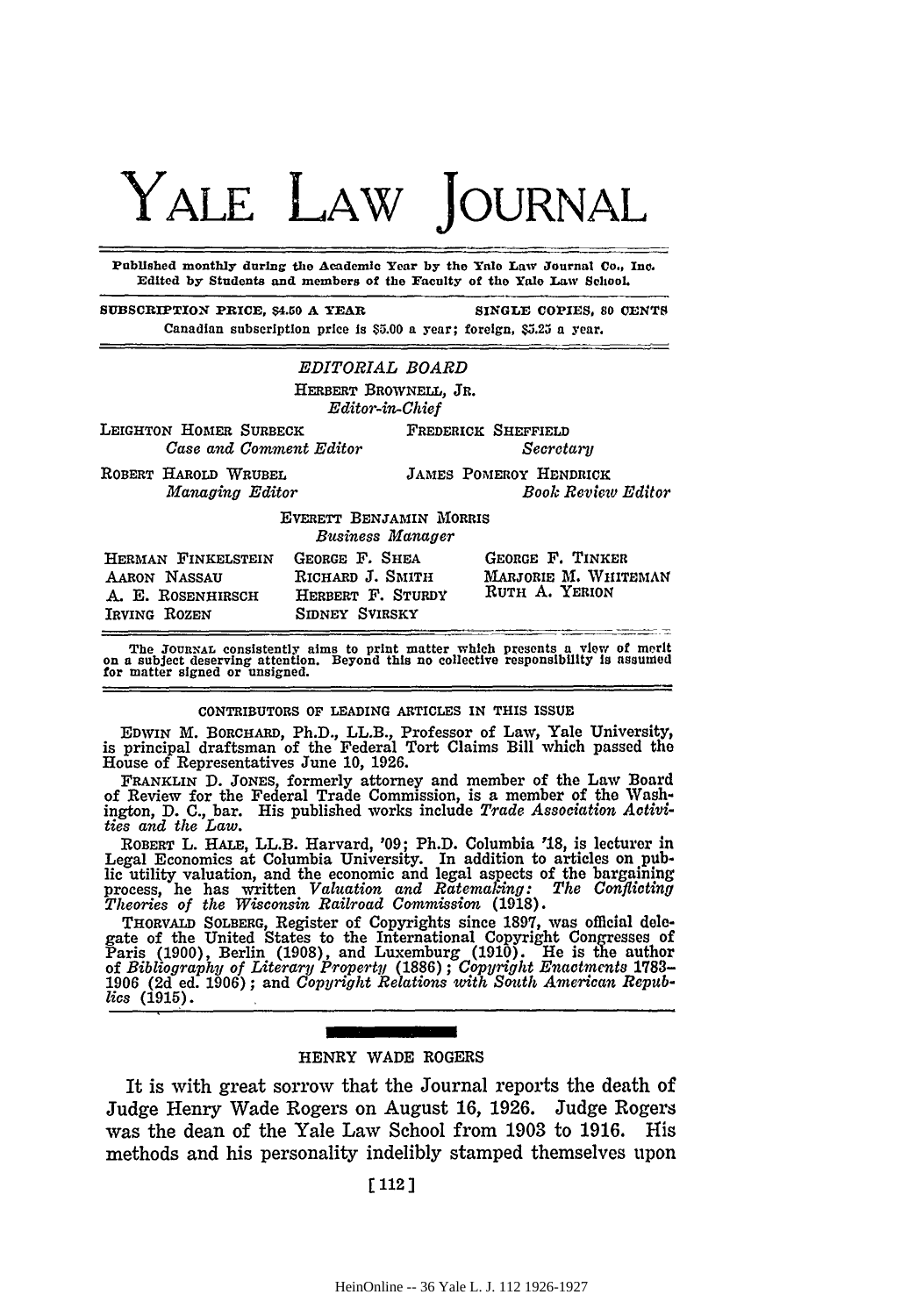the minds of all the students in the School during that period. the minds of all the students in the School during that period. Prior to his appointment by President Wilson as Judge of the Prior to his appointment by President Wilson as Judge of the United States Circuit Court of Appeals in 1913, the work of United States Circuit Court of Appeals in 1913, the work of Judge Rogers had been almost wholly that of an educator. He Judge Rogers had been almost wholly that of an educator. He<br>had served for long periods as professor and dean of the University of Michigan Law School and as president of North-versity of Michigan Lav'.' School and as president of Northwestern University. At the Yale Law School he was held in<br>affectionate esteem not unmixed with awe by all the students. affectionate esteem not unmixed with awe by all the students. None can fail to have a most lively remembrance of his vigor None can fail to have a most lively remembrance of his vigor and impressiveness in the classroom. Many, indeed, thought that he was too exacting in his requirements. that he was too exacting in his requirements.

When Judge Rogers was appointed dean, the Yale Law When Judge Rogers was appointed dean, the Yale Law School and the development of legal education in the country had reached such a stage as to call for certain important had reached such a stage as to call for certain important changes in law school policy. The reasons for such changes changes in law school policy. The reasons for such change3 were given ringing expression in the reports made by him to the American Bar Association as chairman of its Committee on the American Bar Association as chairman of its Committee on Legal Education. Under the existing requirements for admis-Legal Education, Under the existing requirements for admission, the Yale Law School was growing so rapidly in numbers that in a very few years it must have rivaled the very largest of the unwieldy commercial law schools of today. No one at Yale was desirous of such a development; and, acting in har-Yale was desirous of such a development; and, acting in harmony with the whole faculty and the corporation, Judge Rogers mony with the whole faculty and the corporation, Judge Rogers very courageously sacrificed the huge expected income from<br>tuition and adopted the requirement of college work for admistuition and adopted the requirement of college work for admission to the School-first two years and very shortly afterwards a complete college course. Judge Rogers was never accused of a complete college course. Judge Rogers was never accused of lack of courage.

lack of courage.<br>The law faculty in 1903 was composed almost wholly of practicing lawyers and judges. The increasing complexity of our national life was already calling for greater specialization and national life was ah'ead)r calling for greater specialization and concentration of effort. Law teaching and research had become concentration of effort. Law teaching and research had become an independent profession. During the administration of Dean Rogers, the character of the faculty was almost wholly changed. Judge Rogers was not generally believed to be very diplomatic in his methods; but it can be said of him that in this develop-in his methods; but it can be said of him that in this development-one that in many other schools caused such heart-burning as to burst out into violent conflict-he brought about the ing as to burst out into violent conflict-he brought about the result without any serious amount of resentment.

By the time of Dean Rogers the case method of instruction By the time of Dean Rogers the case method of instruction had established itself as far superior to methods previously used. The Dean recognized this fact and he acquiesced and used. The Dean recognized this fact and he acquiesced and assisted in the formal recognition of the case system in this assisted in the formal recognition of the case system in this School. This was in spite of the fact that he regretted the necessity of making the change in his own courses. necessity of making the change in his own courses.

In these ways Judge Rogers greatly influenced the history of